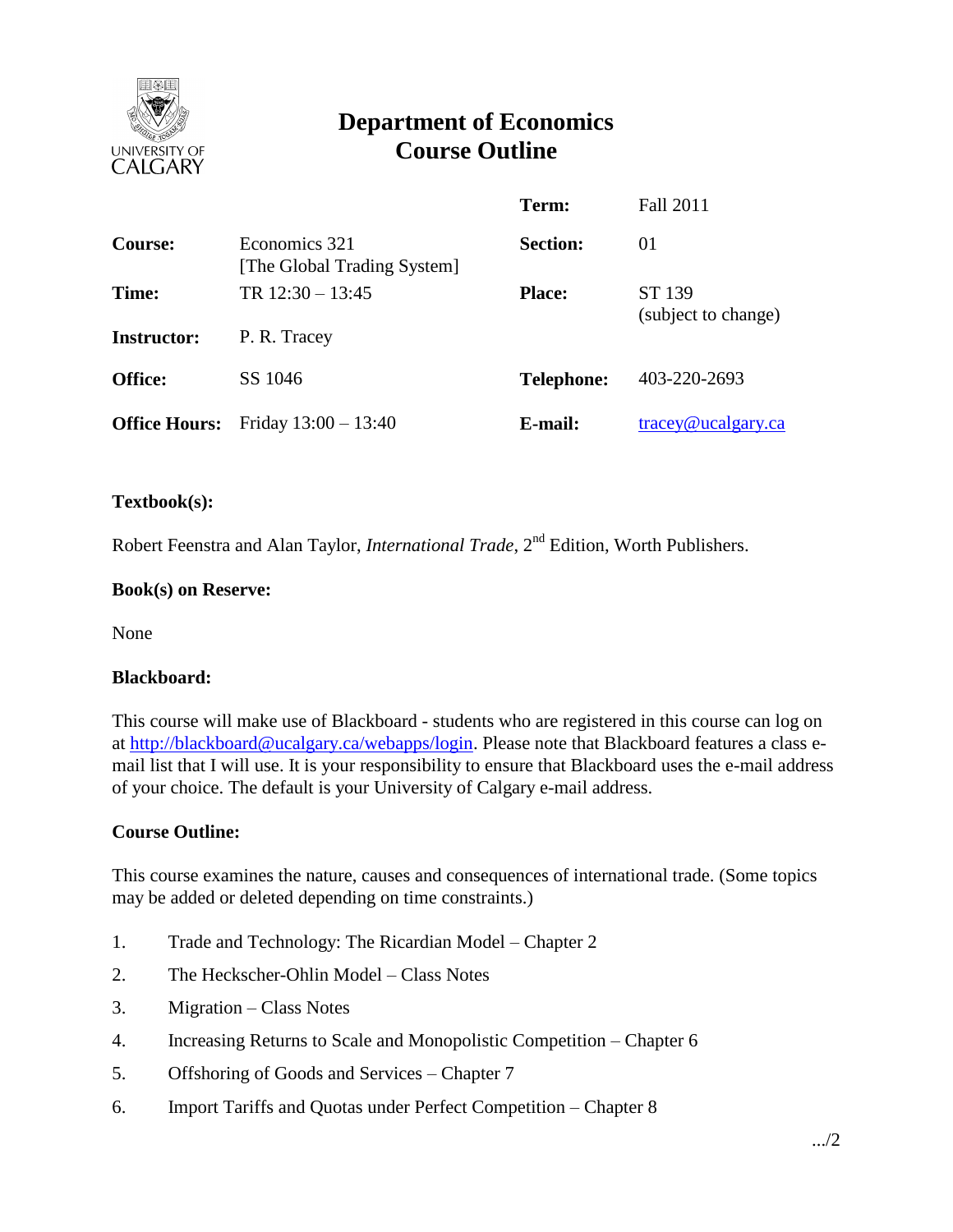Economics 321 (01) Fall 2011 Course Outline continued Page 2 of 3

- 7. Import Tariffs and Quotas under Imperfect Competition Chapter 9
- 8. Export Subsidies in Agriculture and High-Technology Industries Chapter 10
- 9. International Agreements: Trade, Labor, and the Environment Chapter 11

A follow-up course, Economics 425 (International Trade II), provides students with a more detailed explanation of trade flows and goes on to consider issues such as: strategic trade policy in the presence of imperfect competition; trade, growth and technological change; trade-related aspects of intellectual property; and trade, trade policy and the environment. Normally, Economics 321, is a prerequisite for Economics 425 and Economics 357 (Intermediate Microeconomics II) is a co-requisite.

# **Grade Determination and Final Examination Details:**

| Midterm                  | 30% Thursday, October 6, 2011                               |
|--------------------------|-------------------------------------------------------------|
| Assignment               | 20% Thursday, November 3, 2011 (Late assignment will not be |
|                          | accepted.)                                                  |
| <b>Final Examination</b> | 50% Scheduled by Registrar $-2$ Hours                       |

The midterm exam will be held in class on the date indicated. The time and location of the final exam, which will be two hours in length, will be scheduled by the Registrar's Office. Exam questions may consist of multiple choice questions. The use of a non-programmable calculator during exams is permitted. The use of graphing calculators, computers, and cell phones is not permitted.

The midterm exam, assignment, and the final exam are marked on a numerical basis. The grades are then added using the weights indicated above. As a guide to determining standing, these letter grade equivalences will generally apply:

| $A+ 97 - 100$ | B 79 - 83       | $C-$ 62 - 66 |
|---------------|-----------------|--------------|
| A 92 - 96     | B- 76-78        | $D+ 57 - 61$ |
| A- 89-91      | $C_{+}$ 73 - 75 | D $50 - 56$  |
| $B+ 84 - 88$  | C $67 - 72$     | $F = 0-49$   |

## **Notes:**

- 1. Make-up midterm exams and deferred midterm exams will not be given. Deferred final examinations do not have to cover the same material or have the same format as the regular final examination.
- 2. Examinations will not be given prior to the scheduled date.
- 3. **Answers to the midterm test, the assignment and the final exam questions must make use of equations and diagrams wherever possible. Numerical questions require numerical answers.**